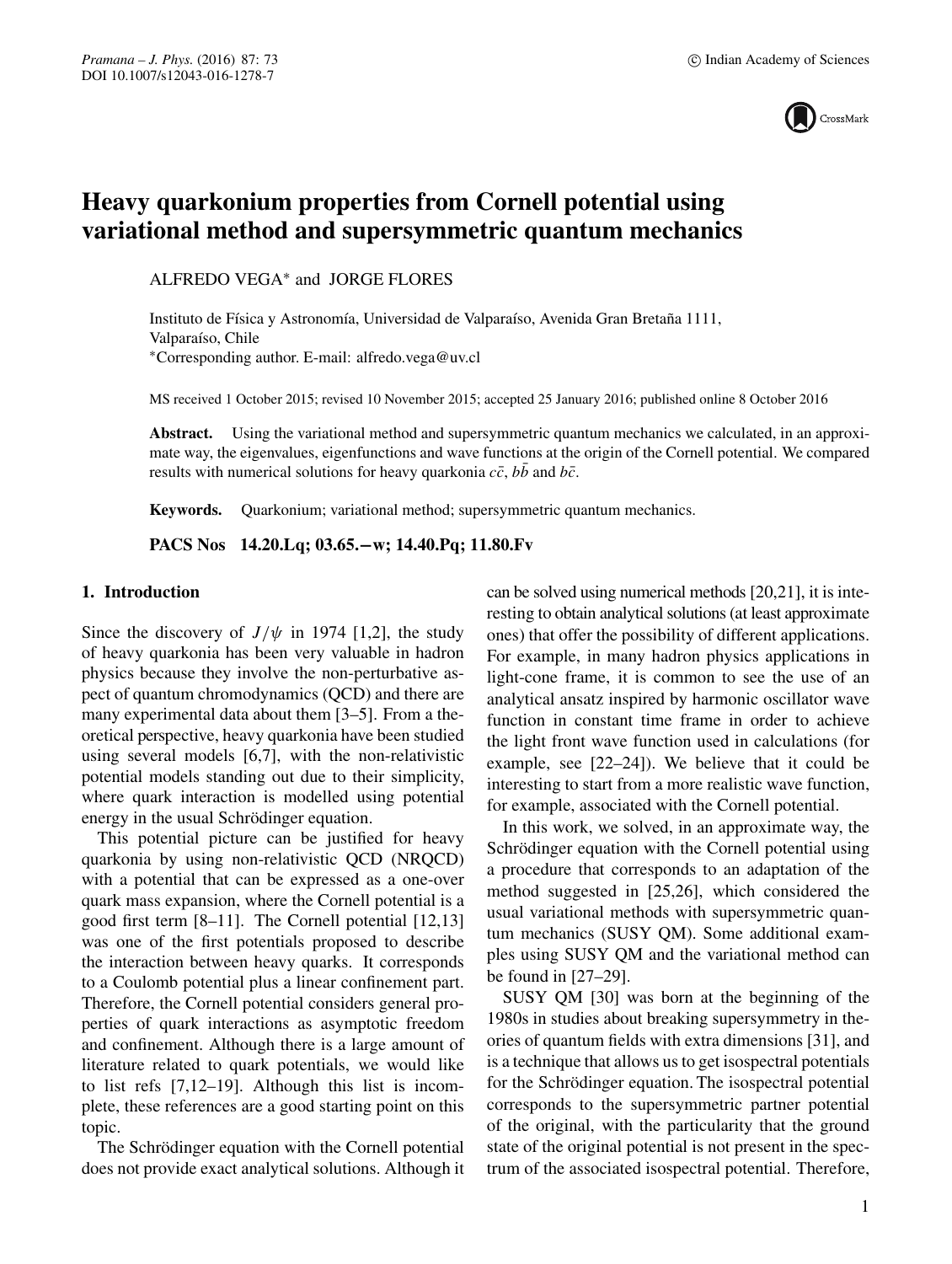the ground state of the supersymmetric partner potential is related to the first excited state of the original potential. This procedure can be repeated to get successive potentials, the ground states of which are related by some standard transformations in SUSY QM to the different states of the original potential; hence, SUSY QM can be used to build an infinite family of isospectral potentials. Thus, if we use the variational method to get solutions for the ground state of different supersymmetric partners of the Cornell potential, we can obtain the spectrum and wave functions for heavy quarkonium. It is important to mention that the standard variational method has been used to study heavy quarkonium properties by considering different phenomenological quark potentials [32,33].

The procedure described in the previous paragraph was used in this work to get approximations to eigenvalues and eigenfunctions for the Schrödinger equation with the Cornell potential, and we used it to study heavy quarkonia  $c\bar{c}$ ,  $b\bar{b}$  and  $b\bar{c}$ . Additionally, we paid special attention to the wave function at the origin (WFO), which is an important quantity involved in several decay rates of heavy quarkonium. Although the procedure described in this paper can be used in general to study radial and angular excitations, we restricted our study to only to S states.

This paper consists of four sections. In §2 we summarize the main elements of SUSY QM used in this work. Section 3 is dedicated to obtaining approximate calculations of energies, wave functions and WFO for heavy quarkonium using the variational method and SUSY QM, and in §4 we discuss our results and conclusions.

#### **2. Basics of SUSY QM**

In this section we summarize the main elements of SUSY QM used in the following sections to calculate heavy meson properties using the Cornell potential. For more details, we suggest ref. [30].

We consider the Schrödinger equation for the ground state with an eigenvalue equal to zero (this can be done without losing generality, because the potential can be redefined by adding a constant term equal to minus ground-state energy). Thus, the wave function  $\psi_0$  obeys

$$
H_1\psi_0(x) = -\frac{\hbar^2}{2m}\frac{d^2\psi_0(x)}{dx^2} + V_1(x)\psi_0(x) = 0.
$$
 (1)

Then,

$$
V_1(x) = \frac{\hbar^2}{2m} \frac{\psi_0''(x)}{\psi_0(x)}.
$$
 (2)

The Hamiltonian  $H_1$  can be factorized as

$$
H_1=A^{\dagger}A,
$$

where

$$
A = \frac{\hbar}{\sqrt{2m}} \frac{d}{dx} + W(x) \quad \text{and} \quad A^{\dagger} = -\frac{\hbar}{\sqrt{2m}} \frac{d}{dx} + W(x).
$$

With this, we observed that for a known  $V_1$ , the superpotential W satisfies the Riccati equation

$$
V_1(x) = -\frac{\hbar}{\sqrt{2m}} \frac{\mathrm{d}W(x)}{\mathrm{d}x} + W^2(x).
$$

The solution for  $W(x)$  in terms of the ground-state wave function is

$$
W(x) = -\frac{\hbar}{\sqrt{2m}} \frac{\psi_0'(x)}{\psi_0(x)}.
$$
 (3)

Additionally, with operators A and  $A^{\dagger}$  it is possible to build a new Hamiltonian  $H_2$  given by

$$
H_2 = AA^{\dagger},
$$

and this new Hamiltonian can be expressed as

$$
H_2 = -\frac{\hbar^2}{2m} \frac{\mathrm{d}^2}{\mathrm{d}x^2} + V_2(x),
$$

where

$$
V_2(x) = \frac{\hbar}{\sqrt{2m}} \frac{dW(x)}{dx} + W^2(x).
$$

Potentials  $V_1(x)$  and  $V_2(x)$  are known as supersymmetric partner potentials, and they have several interesting properties (see [30]). It is important to point out that eigenvalues and eigenfunctions of  $H_1$  and  $H_2$ are related to

$$
E_n^{(2)} = E_{n+1}^{(1)}; \qquad E_0^{(1)} = 0 \tag{4}
$$

$$
\psi_n^{(2)} = \frac{1}{\sqrt{E_{n+1}^{(1)}}} A \psi_{n+1}^{(1)} \tag{5}
$$

and

$$
\psi_{n+1}^{(1)} = \frac{1}{\sqrt{E_n^{(2)}}} A^{\dagger} \psi_n^{(2)}.
$$
\n(6)

We pay special attention to the relationship in the spectrum of  $H_1$  and  $H_2$  because, with the exception of the ground state of  $H_1$  (that did not appear in  $H_2$ ), additional levels are the same in both Hamiltonians, i.e., potentials  $V_1$  and  $V_2$  are isospectrals except for  $E_0^{(1)}$ .

Similarly, starting from  $H_2$  and its ground state, we can build Hamiltonian  $H_3$ , isospectral to  $H_2$  (in the same sense that  $H_1$  and  $H_2$  are isospectrals), and if we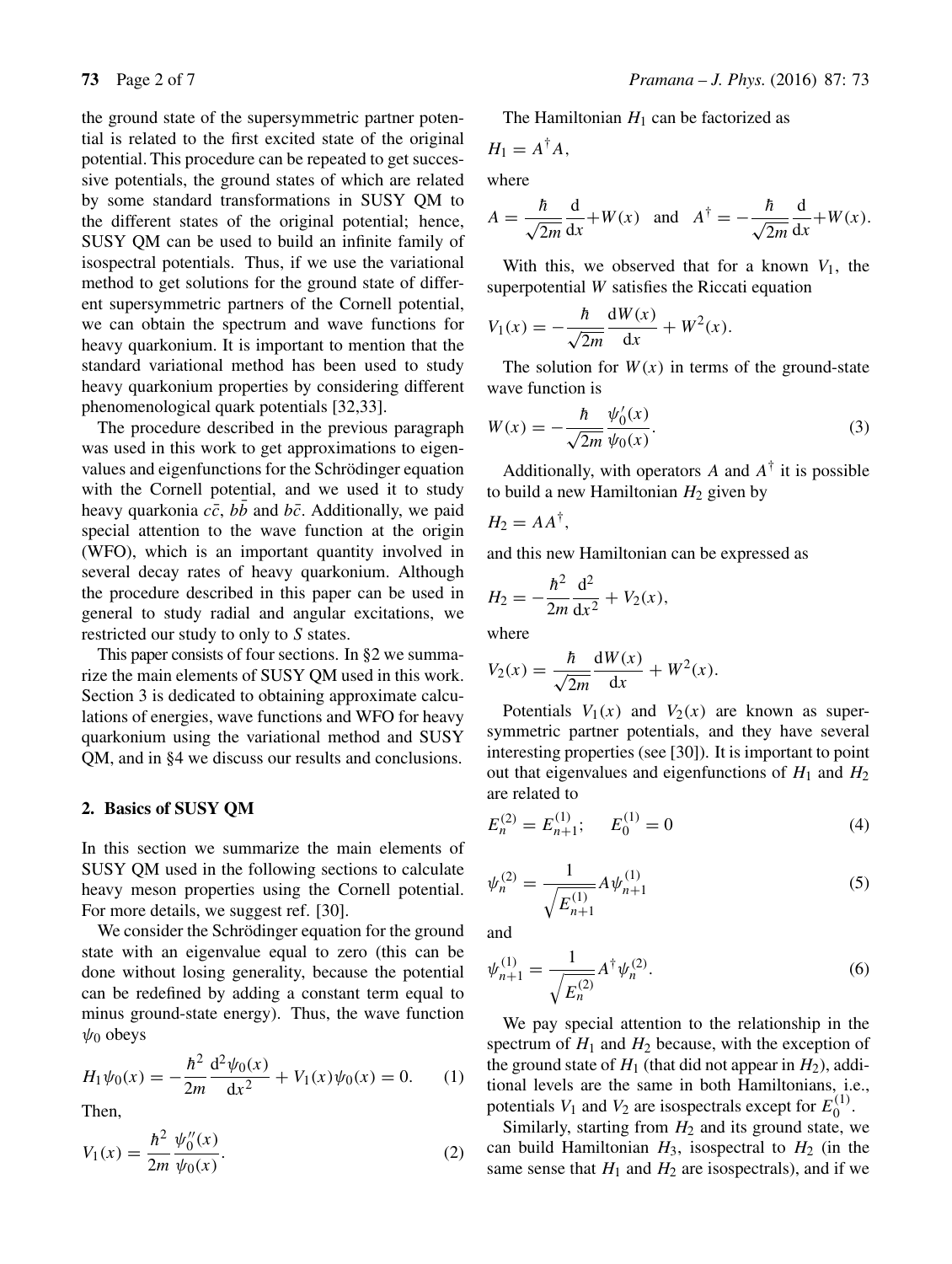

**Figure 1.** Schematic representation of potential  $V_1$  and its first two supersymmetric partners  $V_2$  and  $V_3$  with its corresponding spectrum. The ground state in  $V_1$  is not present in  $V_2$ , ground state of  $V_2$  is not present in  $V_3$  and so forth. The shape of each potential is different, but this issue is disregarded to explain that the ground state of one potential is not present in its supersymmetric partner.

repeat this procedure, it is possible to obtain a family of isospectral potentials where, as can be seen in figure 1, the ground state of  $V_2$  is related to the first excited level of  $V_1$ , the ground state of  $V_3$  is related to the first excited level of  $V_2$  and the second level of  $V_1$ , and so forth in order to achieve different levels of the original potential  $V_1$ .

According to the previous paragraph, the ground state of  $H_2$  corresponds to the first excited level of  $H<sub>1</sub>$ . This fact is especially important because the common variational method in quantum mechanics is a good tool to obtain approximate values for the ground states in the Schrödinger equation. Therefore, we can use this simple procedure to get approximate solutions for ground states for different supersymmetric partner potentials by using the variational method, and we can use SUSY QM relationships to get approximate solutions for different levels of a potential of interest  $V_1$ , such as the Cornell potential.

## **3. Solutions for the Cornell potential with variational methods and SUSY QM**

In this section we use the procedure described in §2. This was suggested in [25,26] and we adapted it to calculate energies, wave functions and WFO for *S* states in quarkonia  $c\bar{c}$ ,  $b\bar{b}$  and  $b\bar{c}$  using the Cornell potential.

Consider  $U_{nl}(r) = r R_{nl}(r)$ , which satisfies

$$
-\frac{1}{2\mu}\frac{d^2U_{\text{nl}}(r)}{dr^2} + V_{\text{eff}}(r)U_{\text{nl}}(r) = E_n U_{\text{nl}}(r),\tag{7}
$$

where  $\hbar = 1$ ,  $\mu$  is the reduced mass for heavy quarkonium considered, and

$$
V_{\text{eff}}(r) = V(r) + \frac{l(l+1)}{2\mu r^2}.
$$

Although the procedure we considered can be used to study properties of different radial and angular excitations, in this work we only consider the case  $l = 0$ (*S* states). Thus, the effective potential is equal to the Cornell potential,

$$
V_{\text{eff}}(r) = V(r) = -\frac{\kappa}{r} + \beta r,\tag{8}
$$

where the parameters involved are [12,13,34,35]

$$
\kappa = 0.52;
$$
  $\beta = \frac{1}{(2.34)^2} \text{GeV}^2$ 

and the quark masses are

$$
\mu_c = 1.84 \left[ \frac{\text{GeV}}{c^2} \right]
$$
 and  $\mu_b = 5.18 \left[ \frac{\text{GeV}}{c^2} \right]$ .

With this potential it is possible to gain a mass spectrum for quarkonia by using

$$
m_n(\bar{Q}_1 \bar{Q}_2) = m_{Q_1} + m_{Q_2} + E_n + \Delta, \qquad (9)
$$

where  $m_{Q_1}$  and  $m_{Q_2}$  are masses of the quarks and the antiquarks inside the quarkonia considered,  $E_n$  is the eigenvalue associated with (8), and  $\Delta$  is a constant that must be added to the Cornell potential in (8).

For the variational method we consider the trial wave function

$$
U(r) = Nr^{\gamma} e^{-ar^b}.
$$
 (10)

This trial wave function can be used to obtain the ground state in the Cornell potential and in its supersymmetric partners to calculate the successive levels in Cornell potential. In this wave function,  $\gamma$  takes the values 1, 2, 3,... depending on the calculation of the ground state of potentials  $V_1$ ,  $V_2$ ,... (according to §2). Changing this parameter in this way is important, because to gain approximations for the wave functions of the Cornell potential for different levels, it will be necessary to apply successive transformations defined by (6), and this choice turns out to be the only possibility to gain finite WFOs with a trial wave function like (10). Parameters  $a$  and  $b$  are variational parameters and  $N$  is the normalization constant given by

$$
N = \sqrt{\frac{(2a)^{(1+2\gamma)/b}b}{\Gamma((1+2\gamma)/b)}}.
$$

To calculate the ground state for the Cornell potential we use (7) and the trial wave function with  $\gamma = 1$ . Thus, the expectation value of the energy is

$$
E = -\frac{1}{2\mu} \int_0^\infty U(r) \frac{d^2}{dr^2} U(r) dr
$$

$$
+ \int_0^\infty \left( -\frac{\kappa}{r} + \beta r \right) U^2(r) dr.
$$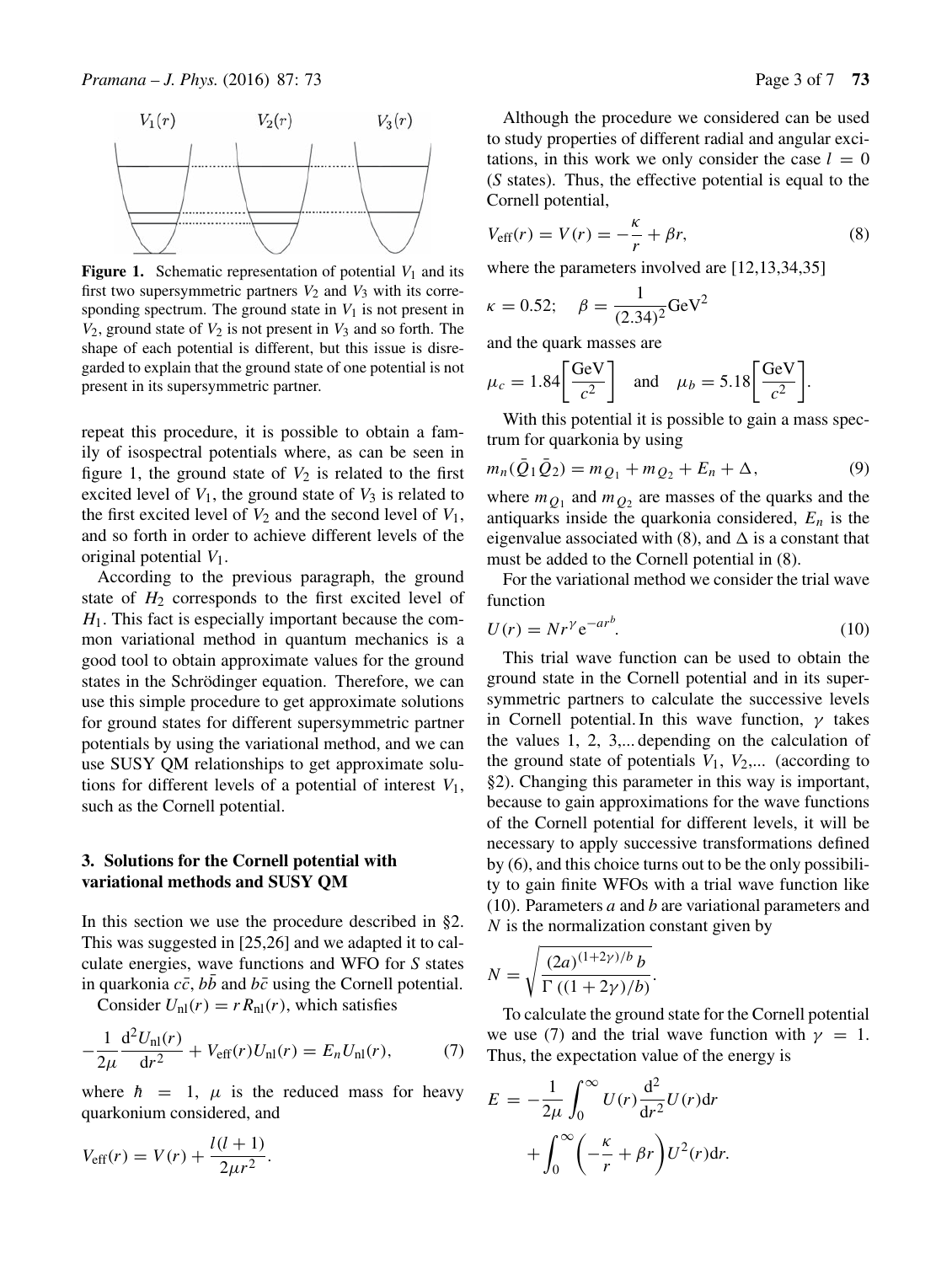By using  $U(r)$  given in (10), we get an expectation value of the energy that depends on parameters a and  $b$  ( $E(a, b)$ ), and by minimizing this, an approximate value for the energy and values for the parameters  $a$  and  $b$  are obtained. In this case, we can call the parameters associated with the ground state  $a_0$  and  $b_0$ .

Then, WFO is calculated for the ground state. In this case we consider two approaches that are equivalent when working with the exact solutions, but they have different values when using approximate wave functions. In this case we use  $R(r) = U(r)/r$ .

The first approach considered in WFO calculations, and henceforth called Method 1, is based on a wellknown expression (valid for *S* states only) that relates WFO to expectation values for the first derivative of the potential

$$
|\Psi(0)|^2 = \frac{\mu}{2\pi} \left\langle \frac{\mathrm{d}V(r)}{\mathrm{d}r} \right\rangle.
$$

For *S* states

$$
\Psi(r) = \frac{1}{\sqrt{4\pi}} R(r).
$$

Therefore,

$$
|R(0)|^2 = 2\mu \left\langle \frac{\mathrm{d}V(r)}{\mathrm{d}r} \right\rangle.
$$

The second approach is simply to take  $r \to 0$  in the wave function. This is what we have called Method 2 in the following. According to this, WFO for a ground state can be found directly from  $R(r) = (U(r)/r)$  and (10) (with  $\gamma = 1$  for the ground state), and we get

$$
|R(0)|^2 = N^2 = \frac{(2a_0)^{(1+2\gamma)/b_0} b_0}{\Gamma((1+2\gamma)/b_0)}.
$$

Once we finish with the ground state, we calculate the first radial excitation in the Cornell potential. Note that using variational method to approximate the excited states is not a simple task because it is important to ensure that the trial eigenfunctions are orthogonal. In this paper, we solve the problem of the first radial excitation by using the procedure discussed in §2. Then, we explain how to use SUSY QM and the variational method to solve 2*S* states.

Previously, eq. (10) was used with  $\gamma = 1$  to get solutions for the ground state, thus using the common variational method, energy values for the 1*S* states are obtained, and we fit the parameter in the wave functions. Then '0' index in the variational parameters indicates that these parameters are associated with the ground state. With this trial wave function (related to the ground state of the Cornell potential) we obtain the superpotential

$$
W_{21}(r) = -\frac{1}{\sqrt{2\mu}} \frac{U'(r)}{U(r)} = \frac{-1 + a_0 b_0 r^{b_0}}{\sqrt{2\mu}}.
$$

The index 21 in W indicates that starting from solutions of potential  $V_1$  (Cornell in this paper), we can build a potential  $V_2$  (an approximate supersymmetric partner for the Cornell potential)

$$
V_2(r) = [W_{21}(r)]^2 + \frac{1}{\sqrt{2\mu}} \left(\frac{dW_{21}(r)}{dr}\right)
$$
  

$$
V_2(r) = \left(\frac{2 + a_0 b_0 r^{b_0} (-3 + a_0 b_0 + a_0 b_0 r^{b_0})}{2\mu r^2}\right).
$$

Next, the variational method is used to get an approximate value for the ground-state energy of potential  $V_2$ . In this case, the trial wave function has the shape (10) with  $\gamma = 2$ , and the energy is related to the first excited state of  $V_1$ .

For  $V_2$ , the energy expectation value depends on  $a_0$ ,  $b_0$  (fixed in previous steps when we calculate the ground state of  $V_1$ ) and a and b, which must be fixed once this expectation value has been minimized.

It is important to note that in our discussion for SUSY QM we consider a ground state with eigenvalue equal to zero; therefore, the ground state of energy for  $V_2$  represents  $\Delta E_2$ , and consequently the energy for the first excited state is

 $E_1 = E_0 + \Delta E_2.$ 

Thereafter, the second excited level in the Cornell potential is obtained. As we have an approximate solution for  $V_2$ , we can build  $W_{32}$  and obtain its supersymmetric partner  $V_3$ . If we find the ground state of this new potential using the variational method using (10) with  $\gamma = 3$ , we can find the energy of the second excited state of the original potential by using

$$
E_2=E_1+\Delta E_3,
$$

and so forth. Table 1 shows the energy values calculated with the method used in this paper, and we compare it with an exact numerical solution obtained using a MATHEMATICA program called mathschroe.nb [20].

Here we would like to show how we obtained the wave function for the excited levels in the Cornell potential. If we have a solution for the ground state of the potential  $V_2$ , which we call for example  $\psi_0^{(2)}$ , additionally as we know  $W_{21}$  (we used it to build  $V_2$ ),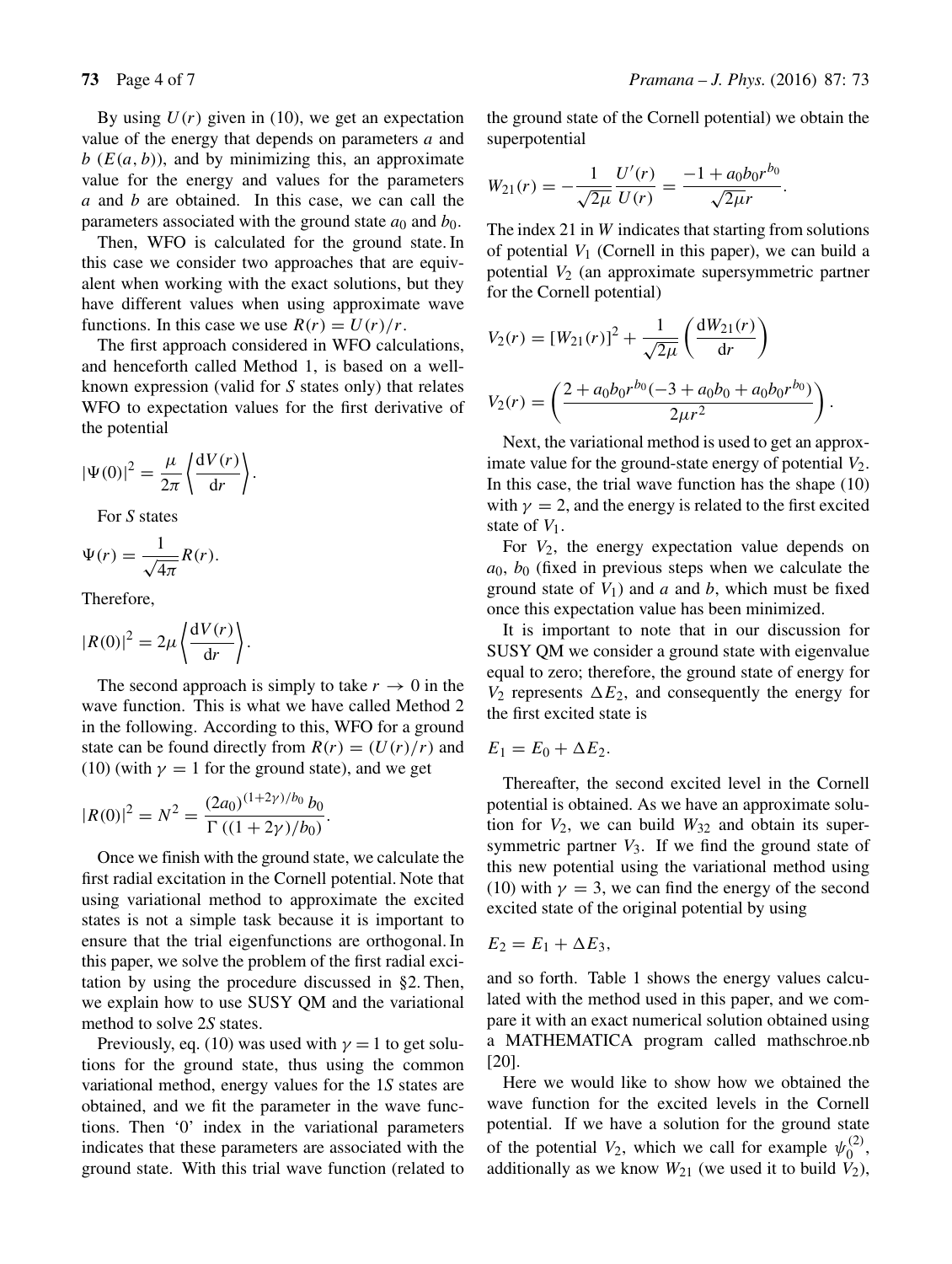**Table 1.** Energy values (in GeV) for heavy quarkonia  $c\bar{c}$ ,  $b\bar{b}$  and  $b\bar{c}$ . Column 'Exact' shows the solution that corresponds to numerical calculations using mathschroe.nb with step  $h = 0.00001$  and the column 'Ours' shows the energies calculated in this work.

|  | cc |                                                  | bb | hē |  |
|--|----|--------------------------------------------------|----|----|--|
|  |    | $E_n$ Exact Ours Exact Ours Exact Ours           |    |    |  |
|  |    | $1s$ 0.2575 0.2578 -0.1704 -0.1702 0.1110 0.1113 |    |    |  |
|  |    | 2s 0.8482 0.8096 0.4214 0.3579 0.6813 0.6324     |    |    |  |
|  |    | 3s 1.2720 1.1427 0.7665 0.5612 1.0686 0.9065     |    |    |  |

it is possible to get a wave function for the first excited state of  $V_1$  using the equation

$$
\psi_1^{(1)} \sim A_{21}^\dagger \psi_0^{(2)}.
$$

In principle, for exact normalized solutions, (6) gives the right normalization, but as we are working with approximate solutions we prefer to normalize each wave function at the end, and therefore in previous expressions we used symbol '∼'.

Operator  $A_{21}^{\dagger}$  transforms the solution  $\psi_0^{(2)}$  for the ground state of  $V_2$  in a solution for the first excited state of  $V_1$ , and thus the wave function of the first excited state of  $V_1$  is obtained.

$$
\psi_1^{(1)} \sim \left(\frac{-1}{\sqrt{2\mu}} \partial r + W_{21}(r)\right) \psi_0^{(2)}.
$$

In a similar way, we can build the wave function for the second excited state of the Cornell potential starting from the ground state of  $V_3$ 

$$
\psi_2^{(1)} \sim A_{21}^{\dagger} A_{32}^{\dagger} \psi_0^{(3)}
$$
  

$$
\psi_2^{(1)} \sim \left(\frac{-1}{\sqrt{2\mu}} \partial r + W_{21}(r)\right) \left(\frac{-1}{\sqrt{2\mu}} \partial r + W_{32}(r)\right) \psi_0^{(3)}.
$$

Figure 2 shows the radial density of probabilities calculated with the method discussed here that joins SUSY QM and variational methods, and the results are compared with the result obtained numerically using mathschroe.nb. The wave functions are used to calculate WFO, and tables 2, 3 and 4 show a summary of our results obtained by using Method 1 and Method 2.



**Figure 2.** Density functions of radial probability. The continuous line corresponds to the numerical and the dashed line corresponds to the method used in this paper. The first column corresponds to the ground states, the second to the first excited state and the third to the second excited state. The upper row corresponds to  $c\bar{c}$ , the middle to bb and the lower row to b $\bar{c}$ .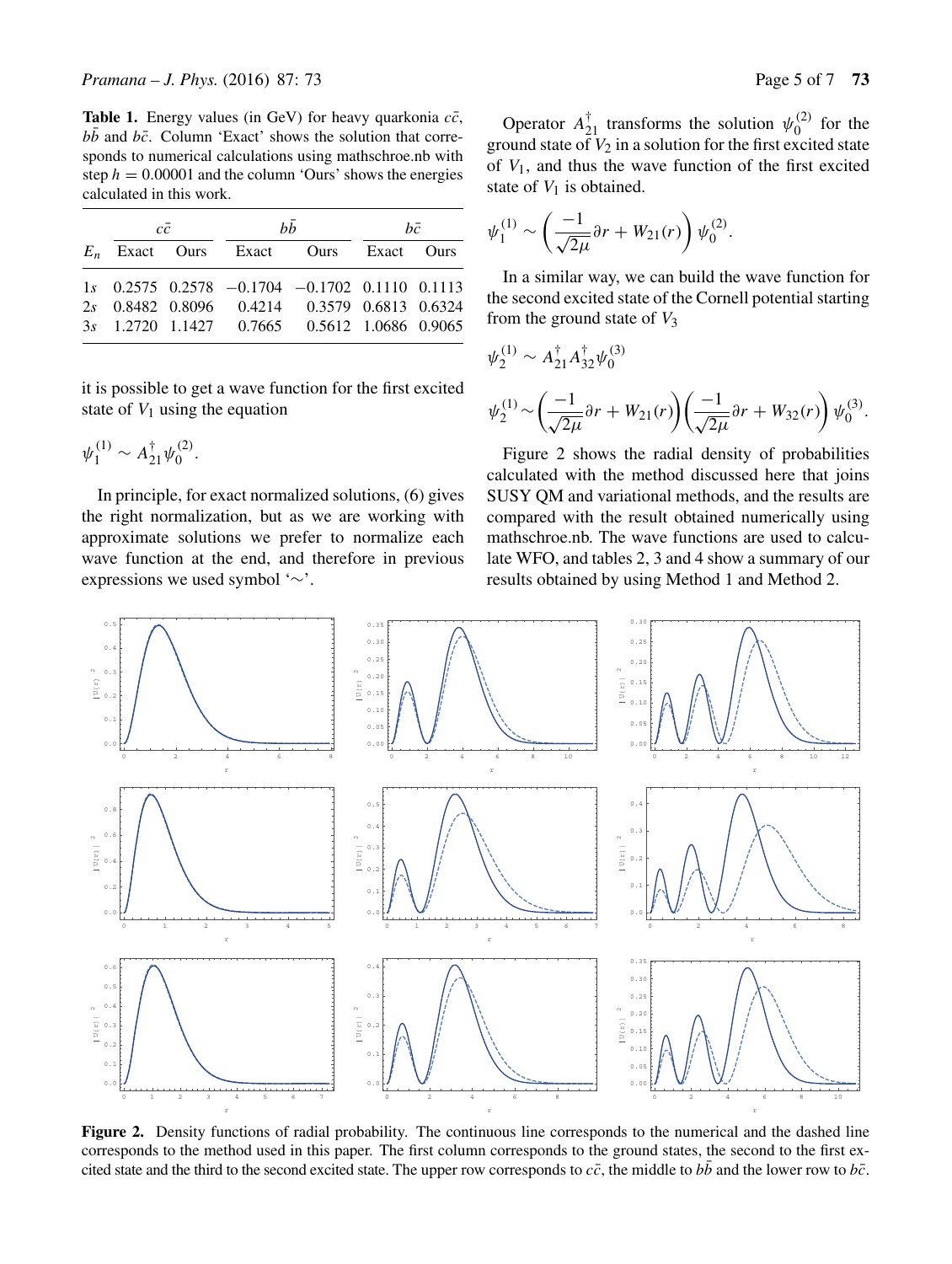**Table 2.** Mass spectrum (in GeV) for heavy quarkonia  $c\bar{c}$ ,  $b\bar{b}$  and  $b\bar{c}$ . Columns 'Exact' and 'Ours' represent the same as those in table 1, and the column called 'Exp' corresponds to experimental values according to [36].

| сē |  |  | bb |                                                              |  | bē |  |  |  |
|----|--|--|----|--------------------------------------------------------------|--|----|--|--|--|
|    |  |  |    | $m_{O_1O_2}$ Exp. Exact Ours Exp. Exact Ours Exp. Exact Ours |  |    |  |  |  |
| 1s |  |  |    | 3.097 3.097 3.097 9.460 9.350 9.350 6.275 6.261 6.291        |  |    |  |  |  |
| 2s |  |  |    | 3.686 3.688 3.649 10.023 9.941 9.878 - 6.861 6.812           |  |    |  |  |  |
| 3s |  |  |    | 4.040 4.112 3.963 10.355 10.287 10.081 - 7.249 7.087         |  |    |  |  |  |

**Table 3.** Comparison of WFO of the first three energy values in heavy quarkonia  $c\bar{c}$ ,  $bb$  and  $b\bar{c}$ . The values calculated with the numerical solutions are given in the column Method 1 (abbreviated by M1).

|            |        | $c\bar{c}$ |         | bb      | bē     |        |
|------------|--------|------------|---------|---------|--------|--------|
| $ R(0) ^2$ | Exact  | M1         | Exact   | M1      | Exact  | M1     |
| 1s         | 1.4591 | 1.4384     | 14.1294 | 13.9824 | 3.1950 | 3.1486 |
| 2s         | 0.9304 | 0.8160     | 5.7033  | 4.1764  | 1.7712 | 1.4551 |
| 3s         | 0.7936 | 0.6781     | 4.2917  | 2.6210  | 1.4509 | 1.1171 |

**Table 4.** Comparison of WFO of the first three energy values in heavy quarkonia  $c\bar{c}$ ,  $b\bar{b}$  and  $b\bar{c}$ . The values calculated with the numerical solution are given in column Method 2 (abbreviated by M2).

| <b>WFO</b><br>$ R(0) ^2$ | сē     |                |         | bb             | bē     |        |
|--------------------------|--------|----------------|---------|----------------|--------|--------|
|                          | Exact  | M <sub>2</sub> | Exact   | M <sub>2</sub> | Exact  | M2     |
| 1s                       | 1.4591 | 1.2897         | 14.1294 | 13.0031        | 3.1950 | 2.8380 |
| 2s                       | 0.9304 | 0.6631         | 5.7033  | 3.3871         | 1.7712 | 1.1601 |
| 3s                       | 0.7936 | 0.5186         | 4.2917  | 1.8017         | 1.4509 | 0.8048 |

#### **4. Conclusion and discussion**

We used a procedure to solve, in an approximate way, the Schrödinger equation with the Cornell potential using a variational method and SUSY QM. This is phenomenologically interesting, because the Cornell potential can describe some properties of heavy quarkonium, for example its masses, as shown in table 2. Therefore, it is useful to have analytical wave functions, as the ones provided in this paper, which can be useful in additional phenomenological applications in mesonic physics.

The results in table 1 show the values for the energies of the first three excited states, which are close to the exact computation, especially for the ground and the first excited states. The same happens with the wave functions shown in figure 2, where the numerical and approximate wave functions are almost the same for the ground state and very close to the first excited state, but when we consider higher radial excitations both wave functions are different.

We also calculated WFO. To do so, we considered two methods that are equivalent when working with exact wave functions, but as shown in tables 2 and 3, we obtained different results when using approximate wave functions. Method 1, based on calculations of the expectation values of the first derivative of the potential, delivered a better result than Method 2, which was based on putting  $r \to 0$  directly. Consi dering that  $R(r) = U(r)/r$ , as  $U(r \rightarrow 0) \sim 0$ , to use  $r \rightarrow 0$  directly could cause problems as we had an expression 0/0, and with this it was possible to understand the difference in  $R(0)$  by using Methods 1 or 2. This shows that the best choice to evaluate